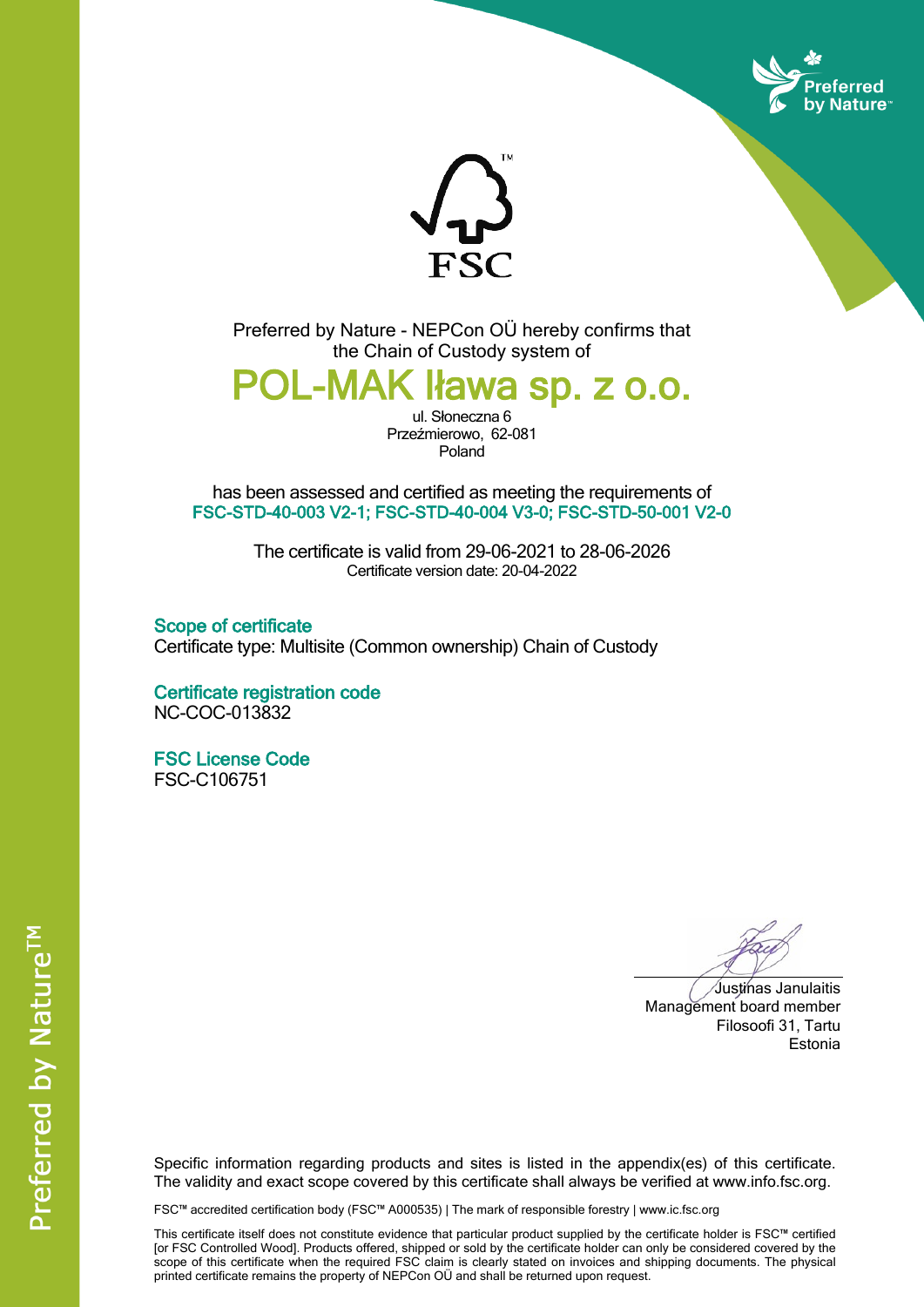

## **Annex A: Scope of POL-MAK Iława sp. z o.o. FSC™ Chain of Custody Certificate NC-COC-013832**

## **(The list below shows products handled by the network of Participating Sites)**

| <b>Product Type</b> | <b>Trade Name</b>                                            | <b>Output FSC Claims</b> |
|---------------------|--------------------------------------------------------------|--------------------------|
| P <sub>1.3</sub>    | Chemical pulp, bleached/celuloza                             | <b>FSC Mix Credit</b>    |
| P <sub>2.3</sub>    | Wrapping and packaging paper/ papier<br>opakowaniowy         | <b>FSC Mix Credit</b>    |
| P <sub>2.6</sub>    | Tissue paper/ bibuła                                         | <b>FSC Mix Credit</b>    |
| P <sub>3.1</sub>    | Uncoated paperboard/tektura<br>niepowlekana                  | <b>FSC Mix Credit</b>    |
| P <sub>5.2</sub>    | Corrugated paper packaging/<br>opakowania z tektury falistej | <b>FSC Mix Credit</b>    |
| P <sub>6.3</sub>    | Serviettes/serwetki                                          | <b>FSC Mix Credit</b>    |
| P <sub>6.6</sub>    | Tablecloths/ obrusy, serwety stołowe                         | <b>FSC Mix Credit</b>    |
| P <sub>6.7</sub>    | Paper plates/ talerze                                        | <b>FSC Mix Credit</b>    |
| P <sub>6.7</sub>    | Paper cups/ kubki                                            | <b>FSC Mix Credit</b>    |
| P7.3                | File folders/teczki                                          | <b>FSC Mix Credit</b>    |

This certificate itself does not constitute evidence that particular product supplied by the certificate holder is FSC™ certified [or FSC Controlled Wood]. Products offered, shipped or sold by the certificate holder can only be considered covered by the scope of this certificate when the required FSC claim is clearly stated on invoices and shipping documents. The physical printed certificate remains the property of NEPCon OÜ and shall be returned upon request.